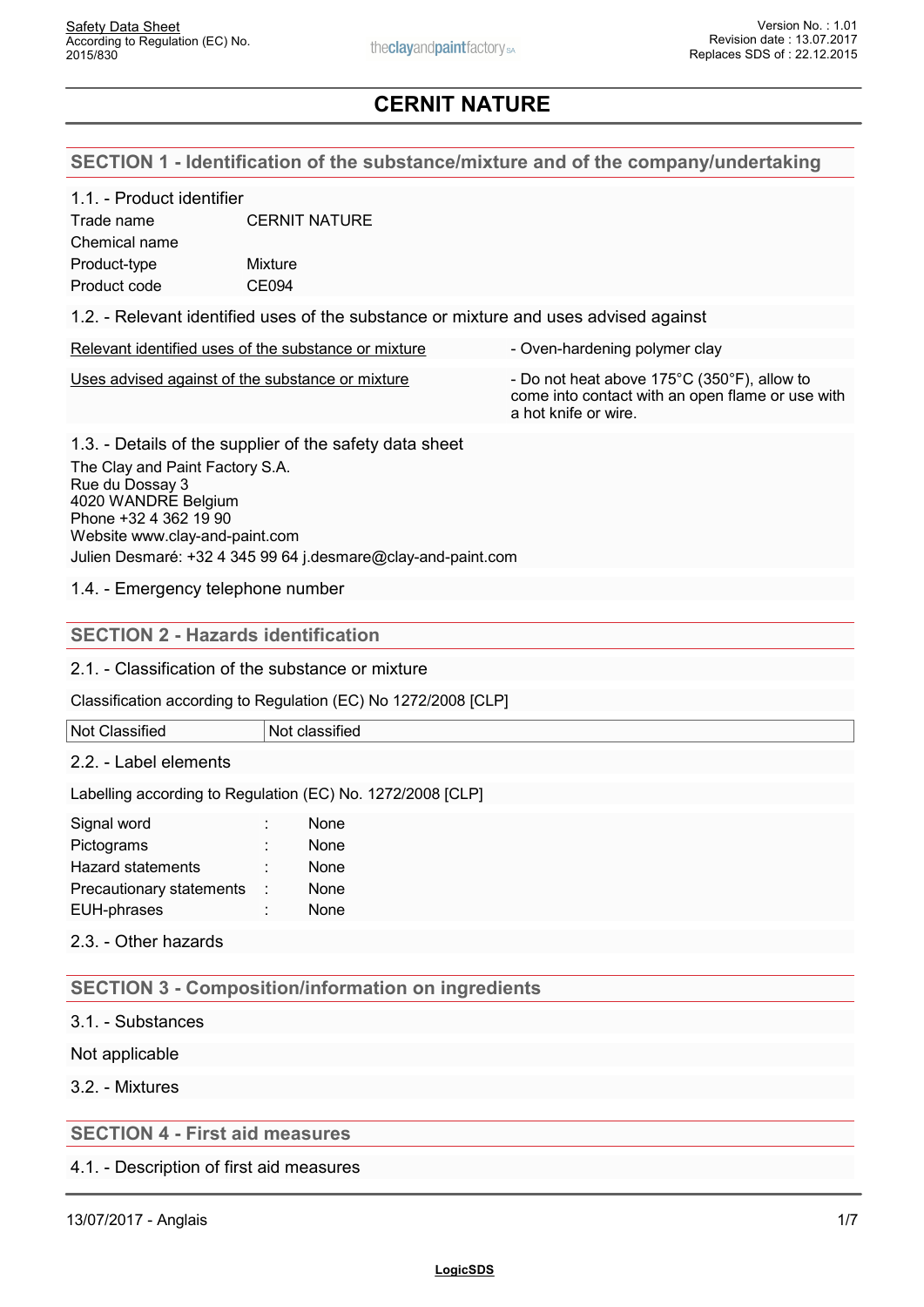| Measures in case of inhalation                                     | - No special measures are necessary.                                                                                                     |
|--------------------------------------------------------------------|------------------------------------------------------------------------------------------------------------------------------------------|
| Measures in case of contact with skin                              | - When in doubt or if symptoms are observed, get medical<br>advice.                                                                      |
| Measures in case of contact with eyes                              | - Rinse immediately carefully and thoroughly with eye-bath or<br>water.<br>- In case of eye irritation consult an ophthalmologist.       |
| Measures in case of ingestion                                      | - Rinse mouth thoroughly with water.<br>- Do NOT induce vomiting.<br>- When in doubt or if symptoms are observed, get medical<br>advice. |
| 4.2. - Most important symptoms and effects, both acute and delayed |                                                                                                                                          |

| Symptoms and effects after inhalation        | - No known symptoms to date.           |
|----------------------------------------------|----------------------------------------|
| Symptoms and effects after contact with skin | - No known symptoms to date.           |
| Symptoms and effects after contact with eyes | - No known symptoms to date.           |
| Symptoms and effects after ingestion         | - If you feel unwell consult a doctor. |

4.3. - Indication of any immediate medical attention and special treatment needed

| <b>SECTION 5 - Firefighting measures</b>                                   |                                                                                                    |
|----------------------------------------------------------------------------|----------------------------------------------------------------------------------------------------|
| 5.1. - Extinguishing media                                                 |                                                                                                    |
| Suitable extinguishing media                                               | - ABC-powder<br>- Carbon dioxide (CO2)<br>- Foam<br>- Extinguishing powder                         |
| Unsuitable extinguishing media                                             | - High power water jet                                                                             |
| 5.2. - Special hazards arising from the substance or mixture               |                                                                                                    |
| Special hazards                                                            | - No information available.                                                                        |
| 5.3. - Advice for firefighters                                             |                                                                                                    |
| - Co-ordinate fire-fighting measures to the fire surroundings.             |                                                                                                    |
| <b>SECTION 6 - Accidental release measures</b>                             |                                                                                                    |
| 6.1. - Personal precautions, protective equipment and emergency procedures |                                                                                                    |
| For non-emergency personnel                                                | - Use personal protection equipment.<br>- Provide adequate ventilation.<br>- Avoid dust formation. |
| For emergency responders                                                   | - No information available.                                                                        |
| 6.2. - Environmental precautions                                           |                                                                                                    |
| - Avoid letting pass by in pipes and common waters                         |                                                                                                    |
| 6.3. - Methods and material for containment and cleaning up                |                                                                                                    |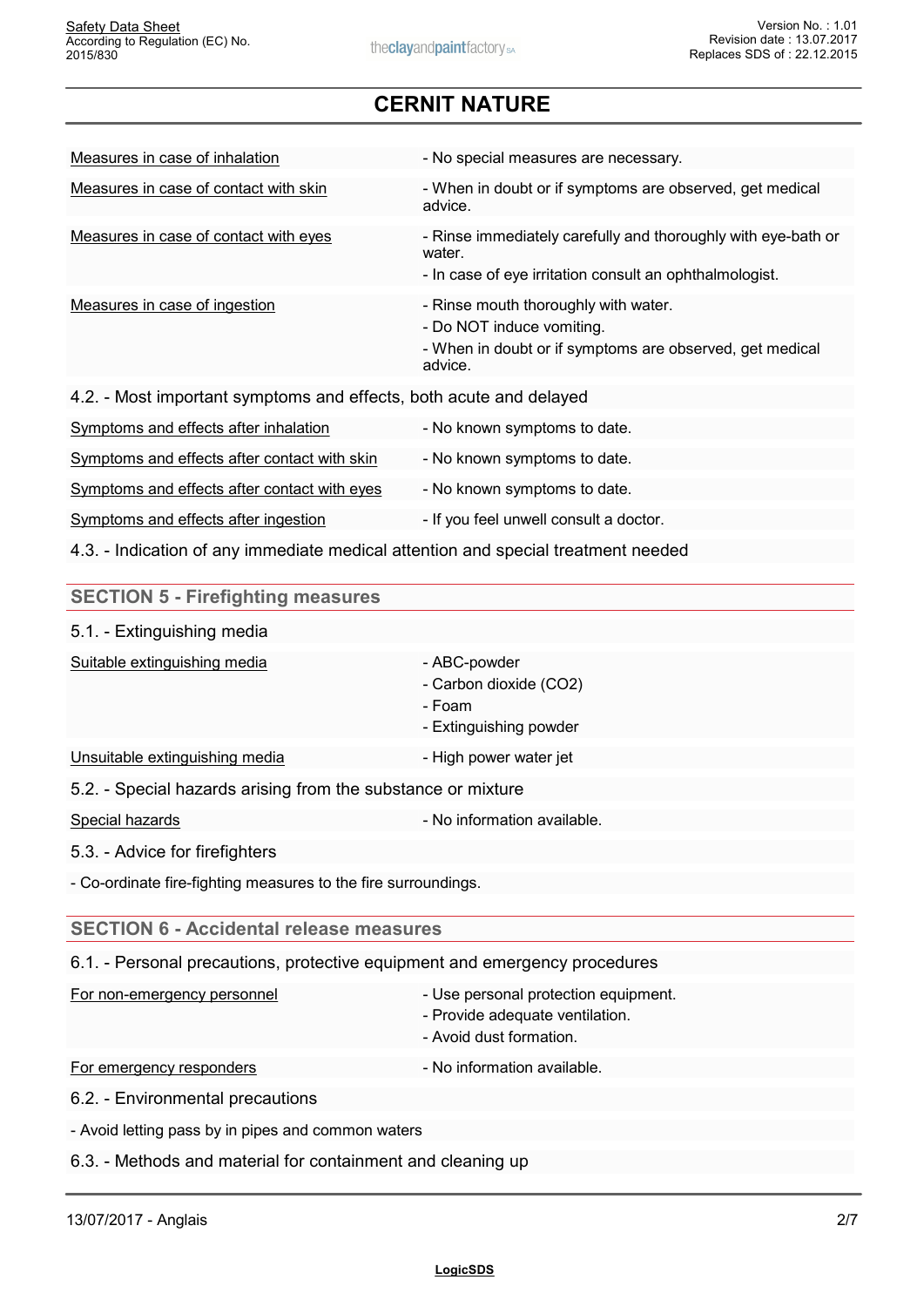Appropriate containment techniques - No information available.

Appropriate clean-up procedures - Take up mechanically.

Inappropriate techniques **Internation** - No information available.

6.4. - Reference to other sections

- Disposal: see section 13

- Personal protection equipment: see section 8

### **SECTION 7 - Handling and storage**

| 7.1. - Precautions for safe handling |
|--------------------------------------|
|--------------------------------------|

Recommendations **Recommendations** - No special technical protective measures are necessary.

Advice on general occupational hygiene - No information available.

- Wash with plenty of water.

7.2. - Conditions for safe storage, including any incompatibilities

- No information available.

7.3. - Specific end use(s)

## **SECTION 8 - Exposure controls/personal protection**

#### 8.1. - Control parameters

8.2. - Exposure controls

| Individual protection measures, such as personal - Body protection: not required.<br>- Eye protection: not required.<br>- Respiratory protection: prefer the use<br>in ventilated area.<br>- Ingestion : Do not eat, do not drink, do | Appropriate engineering controls | - No information available. |  |
|---------------------------------------------------------------------------------------------------------------------------------------------------------------------------------------------------------------------------------------|----------------------------------|-----------------------------|--|
|                                                                                                                                                                                                                                       | protective equipment             |                             |  |
|                                                                                                                                                                                                                                       |                                  | not smoke during use.       |  |

### **SECTION 9 - Physical and chemical properties**

## 9.1. - Information on basic physical and chemical properties

| Physical state<br>Color | Solid | Appearance<br>Odor | Paste<br><b>Odorless</b> |  |
|-------------------------|-------|--------------------|--------------------------|--|
| Odour threshold         |       | No data available  |                          |  |
| pH                      |       | No data available  |                          |  |
| Melting point           |       | No data available  |                          |  |
| Freezing point          |       | No data available  |                          |  |
| Boiling point           |       | No data available  |                          |  |
| Flash point             |       | No data available  |                          |  |
| Evaporation rate        |       | No data available  |                          |  |
|                         |       |                    |                          |  |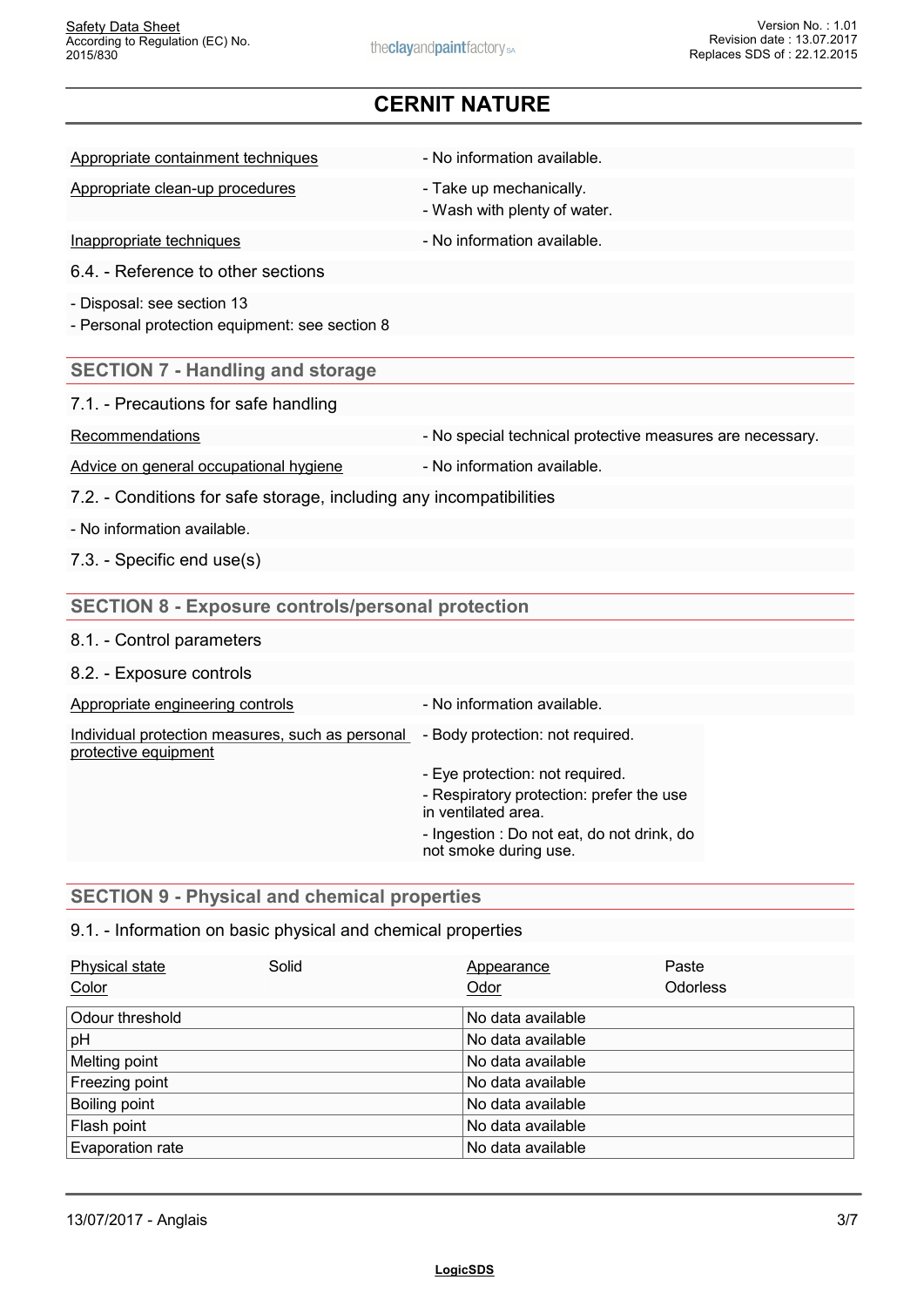| flammability                                     | No data available |
|--------------------------------------------------|-------------------|
| Lower explosion limit                            | No data available |
| Upper explosion limit                            | No data available |
| Vapour pressure                                  | No data available |
| Vapour density                                   | No data available |
| Relative density                                 | No data available |
| Density                                          | No data available |
| Solubility (Water)                               | No data available |
| Solubility (Ethanol)                             | No data available |
| Solubility (Acetone)                             | No data available |
| Solubility (Organic solvents)                    | No data available |
| Log Kow - Partition coefficient: n-octanol/water | No data available |
| Auto-ignition temperature                        | No data available |
| Decomposition temperature                        | No data available |
| Kinematic viscosity                              | No data available |
| Dynamic viscosity                                | No data available |
|                                                  |                   |

### 9.2. - Other information

| VOC content             | ∣No data available l |
|-------------------------|----------------------|
| Minimum ignition energy | ∣No data available l |
| Conductivity            | ∣No data available l |

## **SECTION 10 - Stability and reactivity**

10.1. - Reactivity

- This material is considered to be non-reactive under normal use conditions.
- 10.2. Chemical stability
- The product is chemically stable under recommended conditions of storage, use and temperature.
- 10.3. Possibility of hazardous reactions

- No hazardous reaction when handled and stored according to provisions.

#### 10.4. - Conditions to avoid

- No information available.

#### 10.5. - Incompatible materials

- No information available.

- 10.6. Hazardous decomposition products
- Does not decompose when used for intended uses.

#### **SECTION 11 - Toxicological information**

11.1. - Information on toxicological effects

Acute toxicity **Acute is a set of the Acute toxicity - Not classified** 

Toxicity values of mixture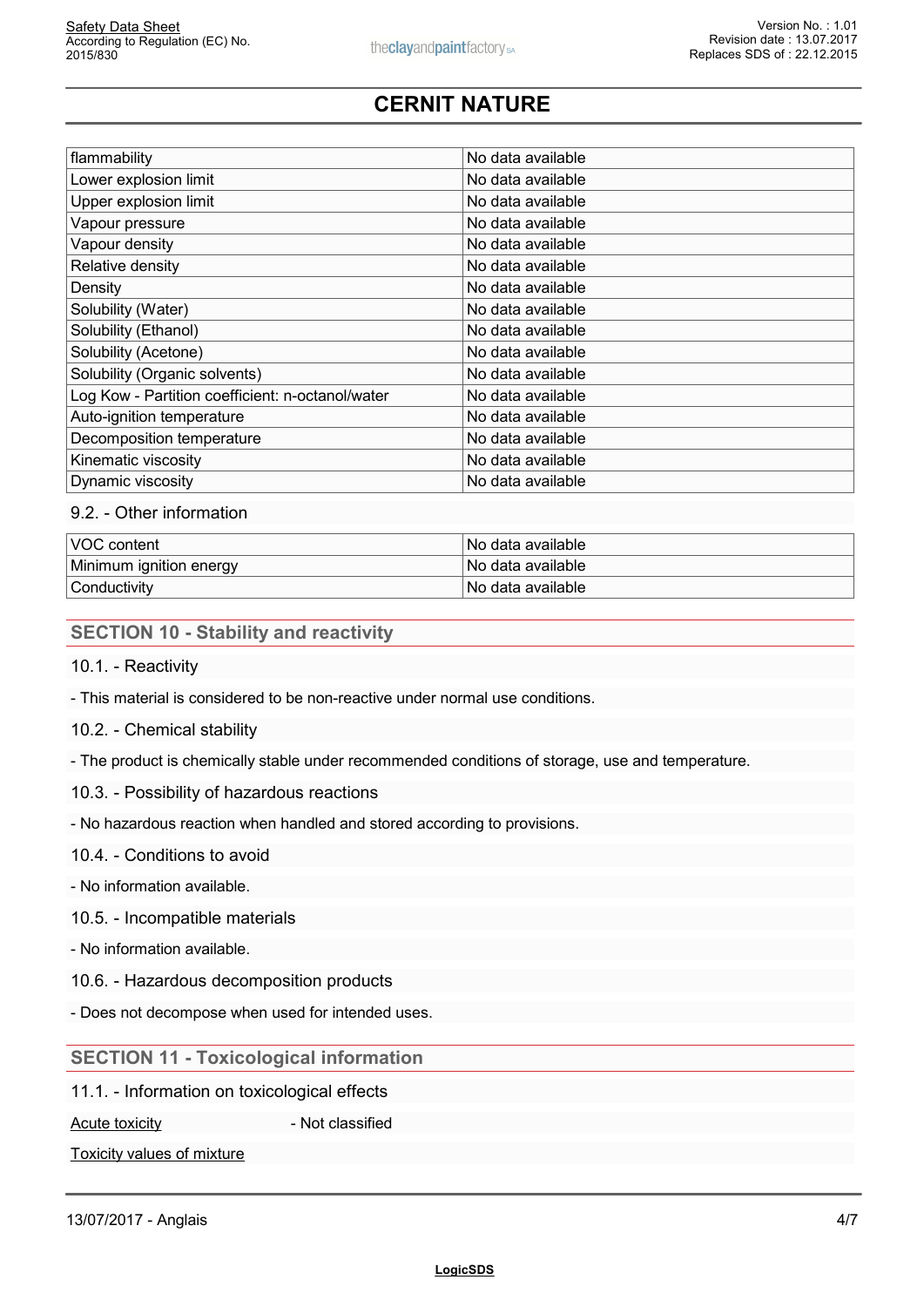|                                                                        | LD50 oral (rat)                                                     | No data available |
|------------------------------------------------------------------------|---------------------------------------------------------------------|-------------------|
|                                                                        | LD50 dermal (rat)                                                   | No data available |
|                                                                        | LD50 dermal (rabbit)                                                | No data available |
|                                                                        | LC50 inhalation (rat)                                               | No data available |
|                                                                        | LC50 inhalation dusts and mists (rat)                               | No data available |
|                                                                        | LC50 inhalation vapours (rat)                                       | No data available |
|                                                                        | - Based on available data, the classification criteria are not met. |                   |
| Skin corrosion/irritation                                              | - Not classified                                                    |                   |
| Serious eye damage/irritation                                          | - Not classified                                                    |                   |
| Respiratory or skin<br>sensitisation                                   | - Not classified                                                    |                   |
| Germ cell mutagenicity                                                 | - Not classified                                                    |                   |
| Carcinogenicity                                                        | - Not classified                                                    |                   |
| Reproductive toxicity                                                  | - Not classified                                                    |                   |
| Specific target organ toxicity -<br>Single exposure                    | - Not classified                                                    |                   |
| Specific target organ toxicity - - Not classified<br>Repeated exposure |                                                                     |                   |
| Aspiration hazard                                                      | - Not classified                                                    |                   |

## **SECTION 12 - Ecological information**

#### 12.1. - Toxicity

#### Toxicity values of mixture

| EC50 48 hr crustacea              | No data available |  |
|-----------------------------------|-------------------|--|
| $LC5096$ hr fish                  | No data available |  |
| ErC50 algae                       | No data available |  |
| ErC50 other aquatic plants        | No data available |  |
| NOEC chronic fish                 | No data available |  |
| NOEC chronic crustacea            | No data available |  |
| NOEC chronic algae                | No data available |  |
| NOEC chronic other aquatic plants | No data available |  |
|                                   |                   |  |

- The substance/mixture does not fullfill the criteria of the acute aquatic toxicity according to Regulation (EC) No 1272/2008 [CLP], Annex I.

#### 12.2. - Persistence and degradability

| Biochemical oxygen demand (BOD) | l No data available l |
|---------------------------------|-----------------------|
| Chemical oxygen demand (COD)    | l No data available l |
| % of biodegradation in 28 days  | l No data available   |

- No information available.

### 12.3. - Bioaccumulative potential

| Bioconcentration.<br>IDC<br>---------<br><b>Tactor</b><br>(DUI | available<br>N0<br>יז הי<br>лак |
|----------------------------------------------------------------|---------------------------------|
|----------------------------------------------------------------|---------------------------------|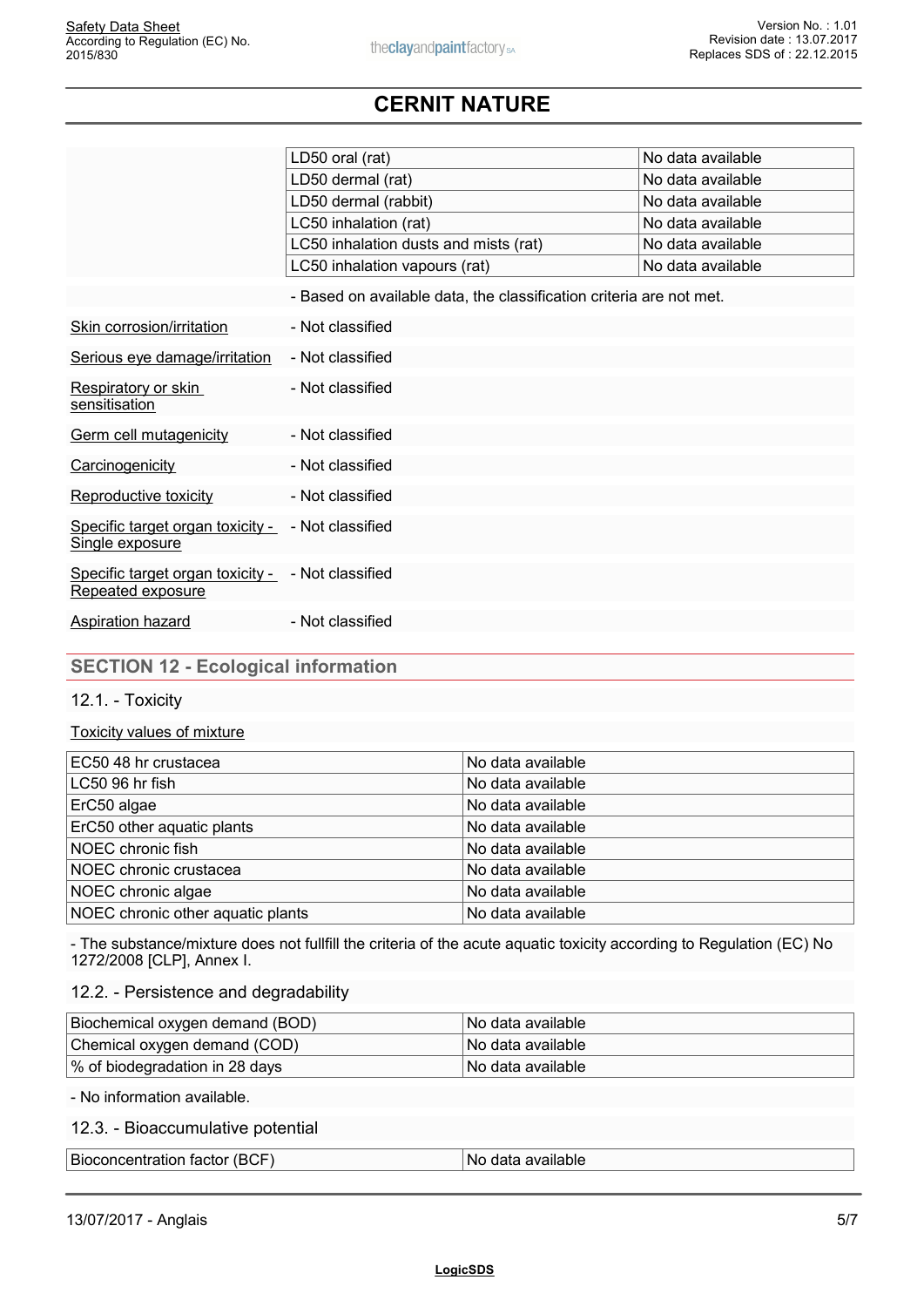| Log Kow - Partition coefficient: n-octanol/water<br>No data available<br>- No indication of bioaccumulation potential.<br>12.4. - Mobility in soil<br>- No information available.<br>12.5. - Results of PBT and vPvB assessment<br>12.6. - Other adverse effects<br>Discharge into the environment must be avoided.<br><b>SECTION 13 - Disposal considerations</b><br>13.1. - Waste treatment methods<br>- Dispose of waste according to applicable legislation.<br>Appropriate methods of waste treatment<br>Sewage disposal<br>- No information available.<br>Special precautions for waste treatment<br>- No information available.<br>- No information available.<br>Community or national or regional provisions<br><b>SECTION 14 - Transport information</b><br>14.1. - UN number<br>Not applicable<br>14.2. - UN proper shipping name<br>14.3. - Transport hazard class(es)<br>14.4. - Packing group<br>14.5. - Environmental hazards<br>14.6. - Special precautions for user<br>14.7. - Transport in bulk according to Annex II of MARPOL 73/78 and the IBC Code<br><b>SECTION 15 - Regulatory information</b><br>15.1. - Safety, health and environmental regulations/legislation specific for the substance or mixture<br>Components in the list of<br>None<br>Reach candidates<br><b>Components in Annex XIV</b><br>None |                                 |      |  |
|-------------------------------------------------------------------------------------------------------------------------------------------------------------------------------------------------------------------------------------------------------------------------------------------------------------------------------------------------------------------------------------------------------------------------------------------------------------------------------------------------------------------------------------------------------------------------------------------------------------------------------------------------------------------------------------------------------------------------------------------------------------------------------------------------------------------------------------------------------------------------------------------------------------------------------------------------------------------------------------------------------------------------------------------------------------------------------------------------------------------------------------------------------------------------------------------------------------------------------------------------------------------------------------------------------------------------------------|---------------------------------|------|--|
|                                                                                                                                                                                                                                                                                                                                                                                                                                                                                                                                                                                                                                                                                                                                                                                                                                                                                                                                                                                                                                                                                                                                                                                                                                                                                                                                     |                                 |      |  |
|                                                                                                                                                                                                                                                                                                                                                                                                                                                                                                                                                                                                                                                                                                                                                                                                                                                                                                                                                                                                                                                                                                                                                                                                                                                                                                                                     |                                 |      |  |
|                                                                                                                                                                                                                                                                                                                                                                                                                                                                                                                                                                                                                                                                                                                                                                                                                                                                                                                                                                                                                                                                                                                                                                                                                                                                                                                                     |                                 |      |  |
|                                                                                                                                                                                                                                                                                                                                                                                                                                                                                                                                                                                                                                                                                                                                                                                                                                                                                                                                                                                                                                                                                                                                                                                                                                                                                                                                     |                                 |      |  |
|                                                                                                                                                                                                                                                                                                                                                                                                                                                                                                                                                                                                                                                                                                                                                                                                                                                                                                                                                                                                                                                                                                                                                                                                                                                                                                                                     |                                 |      |  |
|                                                                                                                                                                                                                                                                                                                                                                                                                                                                                                                                                                                                                                                                                                                                                                                                                                                                                                                                                                                                                                                                                                                                                                                                                                                                                                                                     |                                 |      |  |
|                                                                                                                                                                                                                                                                                                                                                                                                                                                                                                                                                                                                                                                                                                                                                                                                                                                                                                                                                                                                                                                                                                                                                                                                                                                                                                                                     |                                 |      |  |
|                                                                                                                                                                                                                                                                                                                                                                                                                                                                                                                                                                                                                                                                                                                                                                                                                                                                                                                                                                                                                                                                                                                                                                                                                                                                                                                                     |                                 |      |  |
|                                                                                                                                                                                                                                                                                                                                                                                                                                                                                                                                                                                                                                                                                                                                                                                                                                                                                                                                                                                                                                                                                                                                                                                                                                                                                                                                     |                                 |      |  |
|                                                                                                                                                                                                                                                                                                                                                                                                                                                                                                                                                                                                                                                                                                                                                                                                                                                                                                                                                                                                                                                                                                                                                                                                                                                                                                                                     |                                 |      |  |
|                                                                                                                                                                                                                                                                                                                                                                                                                                                                                                                                                                                                                                                                                                                                                                                                                                                                                                                                                                                                                                                                                                                                                                                                                                                                                                                                     |                                 |      |  |
|                                                                                                                                                                                                                                                                                                                                                                                                                                                                                                                                                                                                                                                                                                                                                                                                                                                                                                                                                                                                                                                                                                                                                                                                                                                                                                                                     |                                 |      |  |
|                                                                                                                                                                                                                                                                                                                                                                                                                                                                                                                                                                                                                                                                                                                                                                                                                                                                                                                                                                                                                                                                                                                                                                                                                                                                                                                                     |                                 |      |  |
|                                                                                                                                                                                                                                                                                                                                                                                                                                                                                                                                                                                                                                                                                                                                                                                                                                                                                                                                                                                                                                                                                                                                                                                                                                                                                                                                     |                                 |      |  |
|                                                                                                                                                                                                                                                                                                                                                                                                                                                                                                                                                                                                                                                                                                                                                                                                                                                                                                                                                                                                                                                                                                                                                                                                                                                                                                                                     |                                 |      |  |
|                                                                                                                                                                                                                                                                                                                                                                                                                                                                                                                                                                                                                                                                                                                                                                                                                                                                                                                                                                                                                                                                                                                                                                                                                                                                                                                                     |                                 |      |  |
|                                                                                                                                                                                                                                                                                                                                                                                                                                                                                                                                                                                                                                                                                                                                                                                                                                                                                                                                                                                                                                                                                                                                                                                                                                                                                                                                     |                                 |      |  |
|                                                                                                                                                                                                                                                                                                                                                                                                                                                                                                                                                                                                                                                                                                                                                                                                                                                                                                                                                                                                                                                                                                                                                                                                                                                                                                                                     |                                 |      |  |
|                                                                                                                                                                                                                                                                                                                                                                                                                                                                                                                                                                                                                                                                                                                                                                                                                                                                                                                                                                                                                                                                                                                                                                                                                                                                                                                                     |                                 |      |  |
|                                                                                                                                                                                                                                                                                                                                                                                                                                                                                                                                                                                                                                                                                                                                                                                                                                                                                                                                                                                                                                                                                                                                                                                                                                                                                                                                     |                                 |      |  |
|                                                                                                                                                                                                                                                                                                                                                                                                                                                                                                                                                                                                                                                                                                                                                                                                                                                                                                                                                                                                                                                                                                                                                                                                                                                                                                                                     |                                 |      |  |
|                                                                                                                                                                                                                                                                                                                                                                                                                                                                                                                                                                                                                                                                                                                                                                                                                                                                                                                                                                                                                                                                                                                                                                                                                                                                                                                                     |                                 |      |  |
|                                                                                                                                                                                                                                                                                                                                                                                                                                                                                                                                                                                                                                                                                                                                                                                                                                                                                                                                                                                                                                                                                                                                                                                                                                                                                                                                     |                                 |      |  |
|                                                                                                                                                                                                                                                                                                                                                                                                                                                                                                                                                                                                                                                                                                                                                                                                                                                                                                                                                                                                                                                                                                                                                                                                                                                                                                                                     | <b>Components in Annex XVII</b> | None |  |

VOC content No data available

15.2. - Chemical safety assessment

Chemical safety assessment carried - No information ava out for the product of the state of the state of the state of the state of the state of the state of the state - No information available.